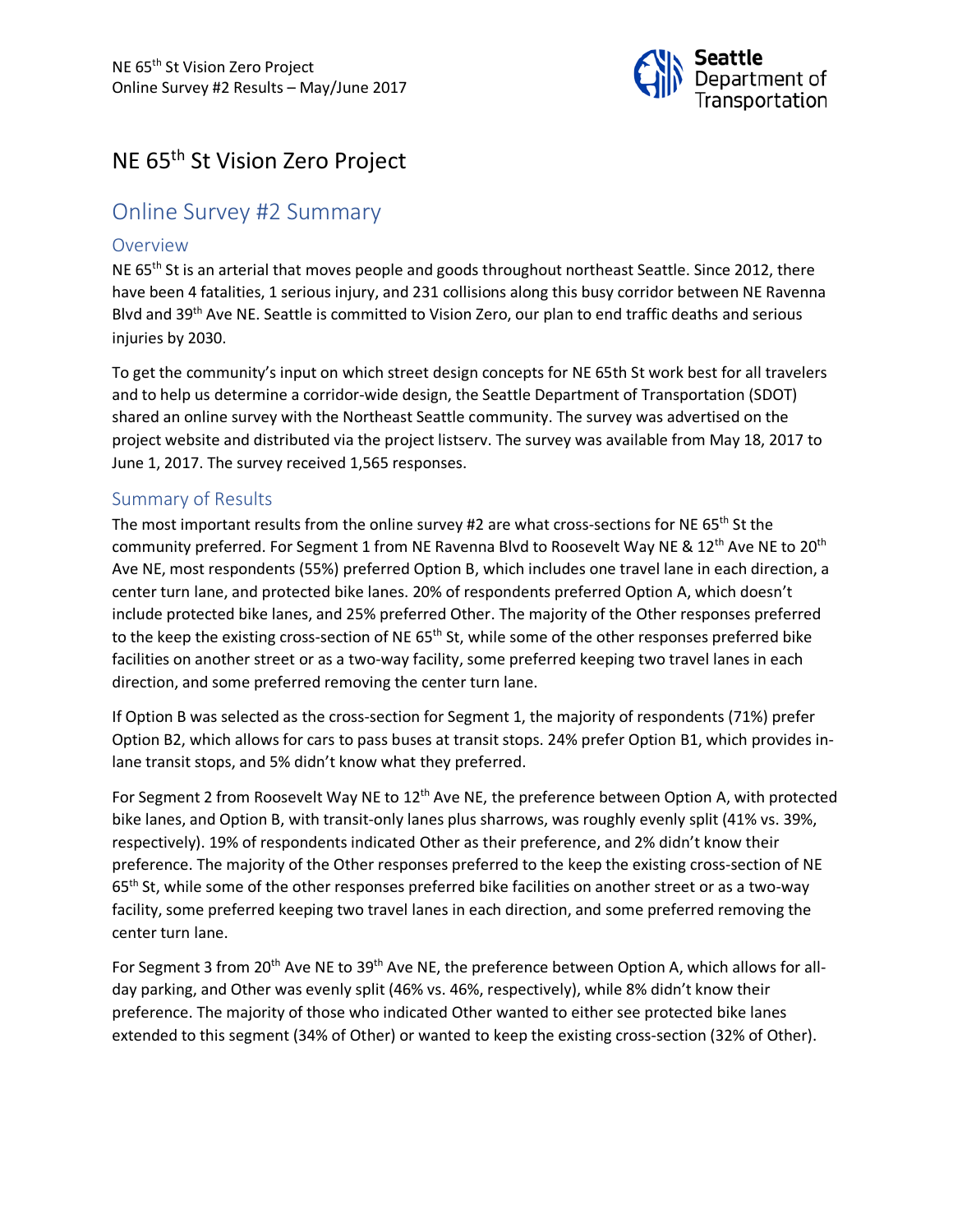

One important piece of demographic information that should be considered when making improvements on NE 65<sup>th</sup> St is that 9% of respondents have some type of disability, including mobility (4%), hearing (3%), and vision (2%).

#### Survey Outline

The NE 65<sup>th</sup> St Vision Zero Project survey #2 is divided into three key thematic areas:

- 1. General Information
- 2. Cross-section Preference Questions
- 3. Optional Demographic information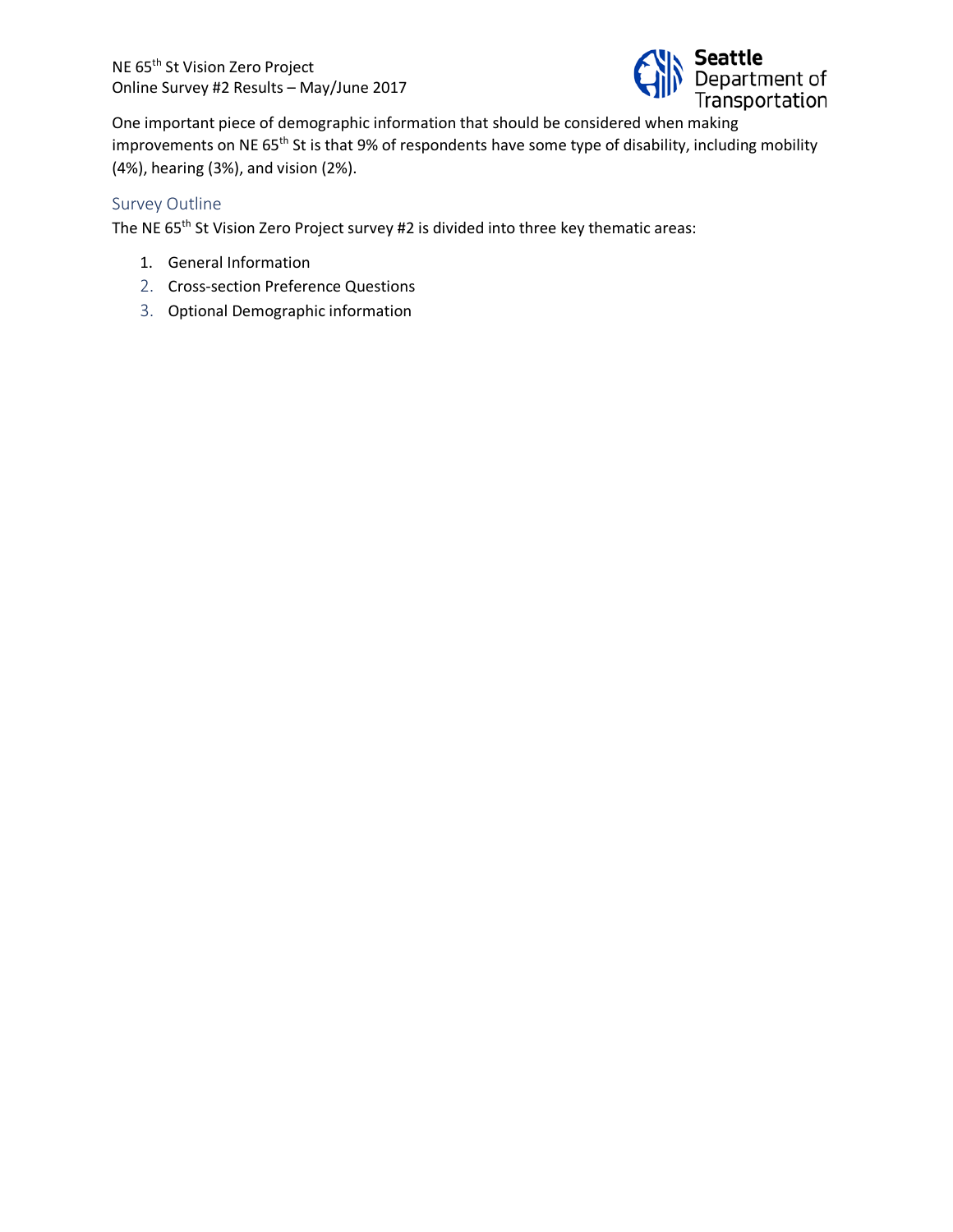

#### General Information Questions

#### **Question 1: What Seattle neighborhood do you currently live in?**

The five neighborhoods with the highest percentage of responses were:

- 1. Ravenna (22%)
- 2. Bryant (16%)
- 3. Other (11%)
- 4. Wedgwood (10%)
- 5. Roosevelt (9%)

Of the respondents who indicated "Other", the top three responses were Laurelhurst (2%, 25 responses, Capitol Hill (1%, 15 responses), and Sand Point (1%, 10 responses).

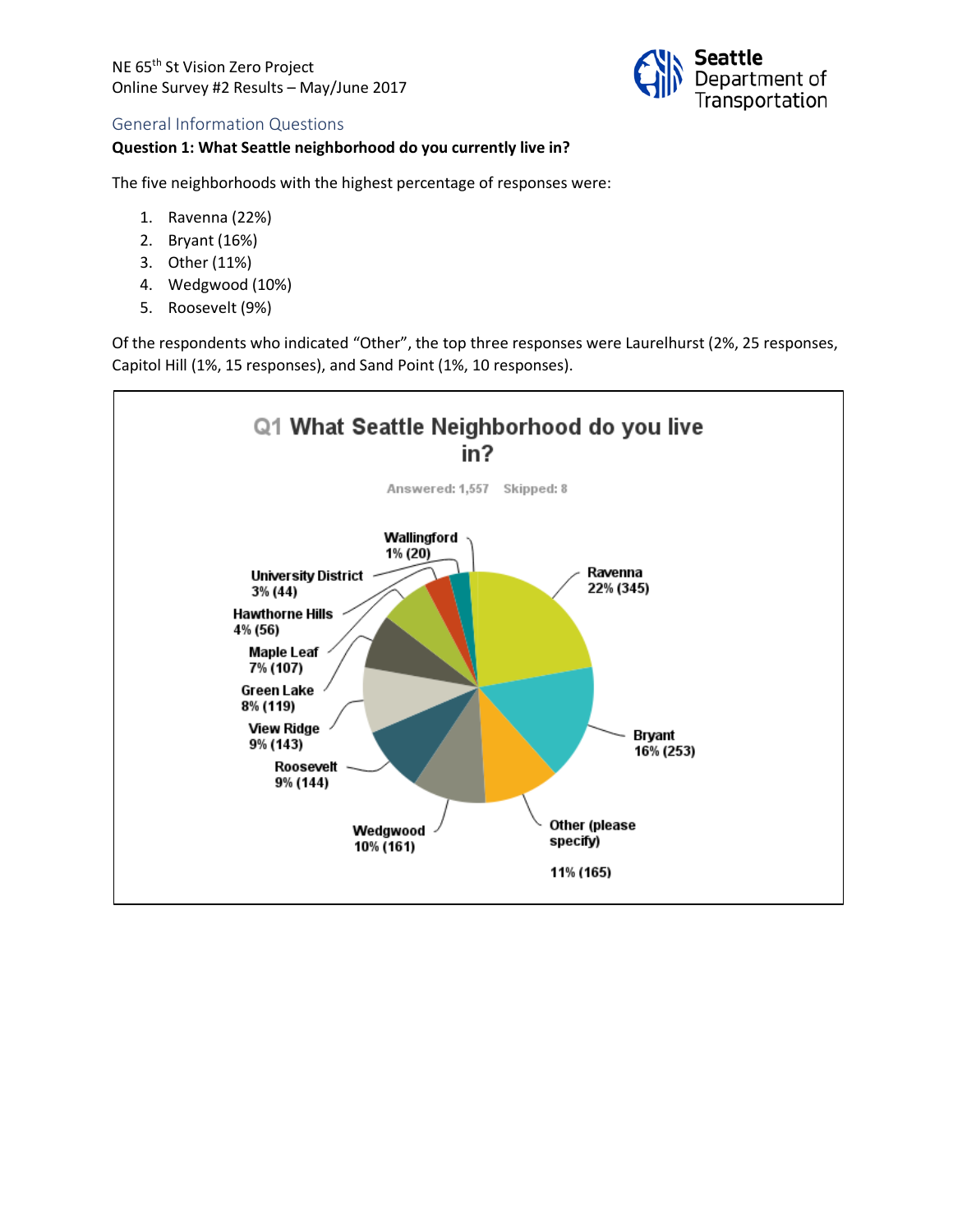

## **Question 2: How many blocks away from NE 65th Street do you live?**

- 1. 0-1: 25%
- 2. 2-5: 28%
- 3. 6-10: 18%
- 4. More than 10: 28%

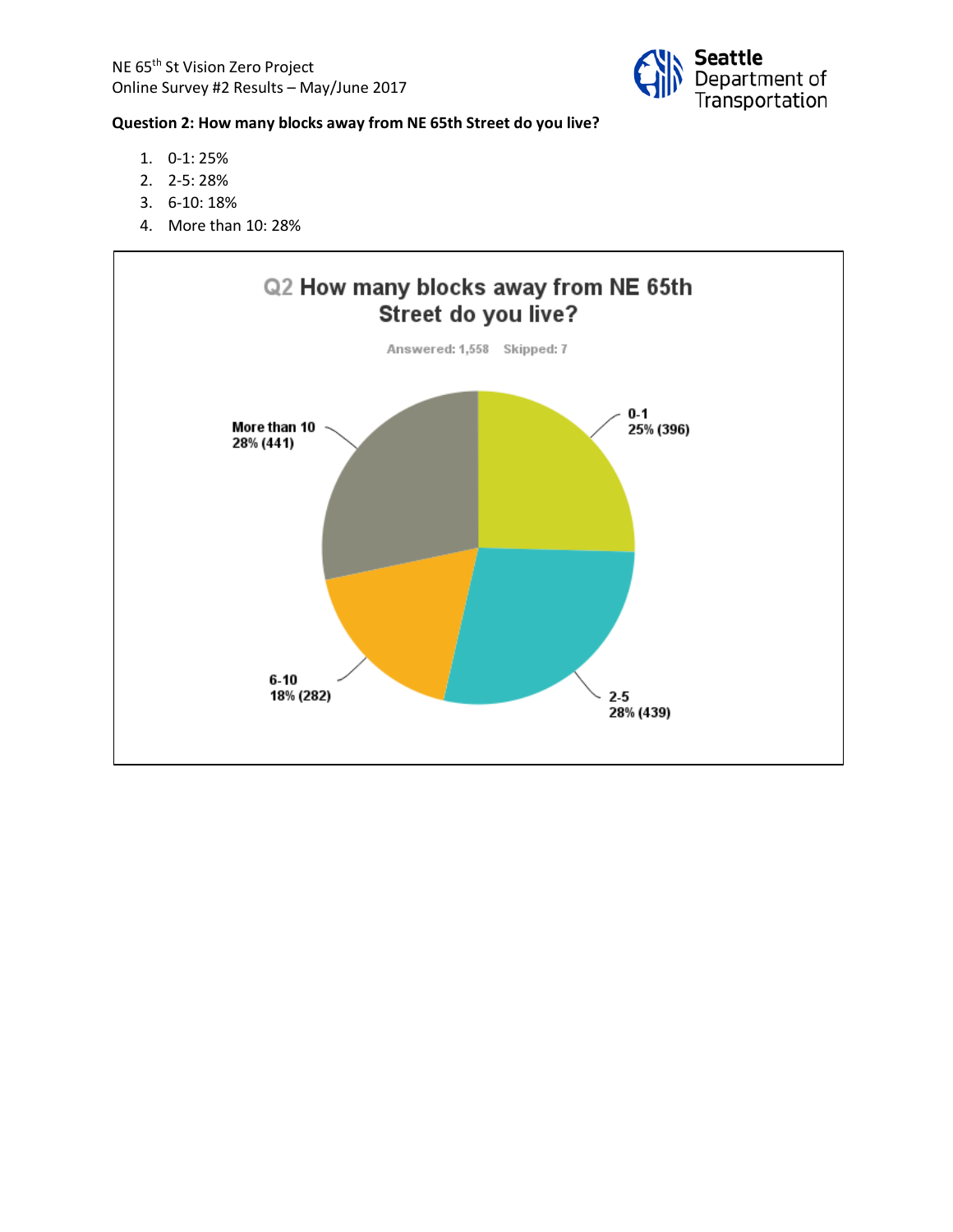

#### **Question 3: How did you travel to the May 18 forum?**

Most of the online survey respondents (88%) did not attend the May 18 forum. Of those that did attend the forum, the breakdown of travel mode is below. The percentages listed are those out of the total number of people who indicated that they attended the forum (172 people).

- 1. Walked or used personal mobility device (31%)
- 2. Drove personal vehicle alone (27%)
- 3. Biked (20%)
- 4. Carpooled (12%)
- 5. Rode transit (8%)
- 6. Rideshare (taxi, Lyft, Uber, etc.) (1%)
- 7. Carshare (Car2Go, ReachNow, Zipcar, etc.) (1%)

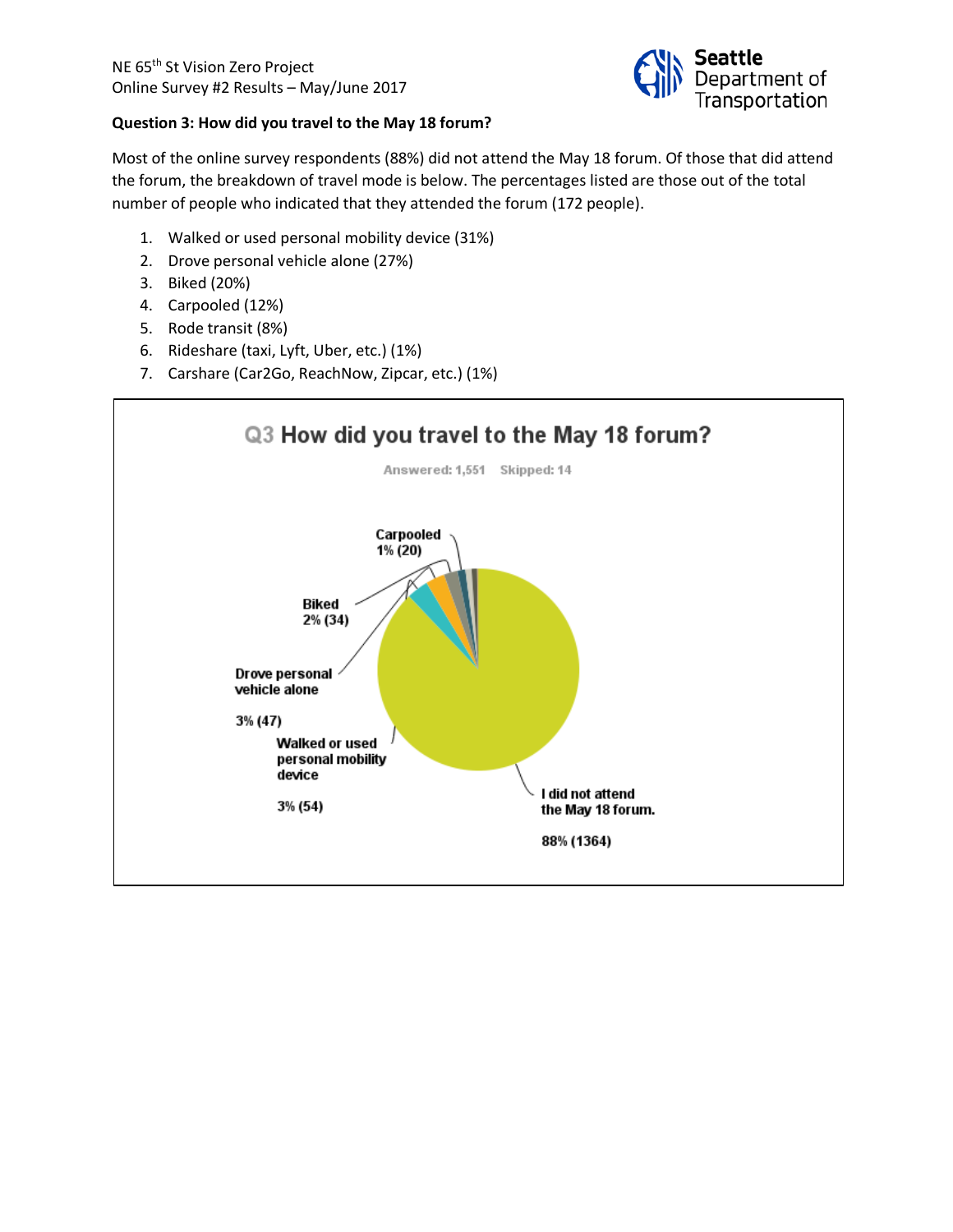

#### Cross-section Preference Questions

*Segment 1 Options – NE Ravenna Blvd to Roosevelt Way NE & 12th Ave NE to 20th Ave NE*

#### **Question 4: Which cross-section do you prefer?**

- 1. Option A: 20%
- 2. Option B: 55%
- 3. Don't know: 1%
- 4. Other (please specify): 25%

Of those who indicated "Other (please specify)", 75% prefer the existing cross-section/no changes/keep parking, 8% don't prefer the existing or the two proposed options but did not specify a preferred option, 5% prefer a bike facility on a different street, 2% prefer a two-way bike lane on one side, 1% prefer two vehicle lanes in each direction permanently, 1% prefer to construct turn lanes and/or signals at intersections, 1% prefer to prioritize pedestrians in any design, and 1% prefer removing the center turn lane.

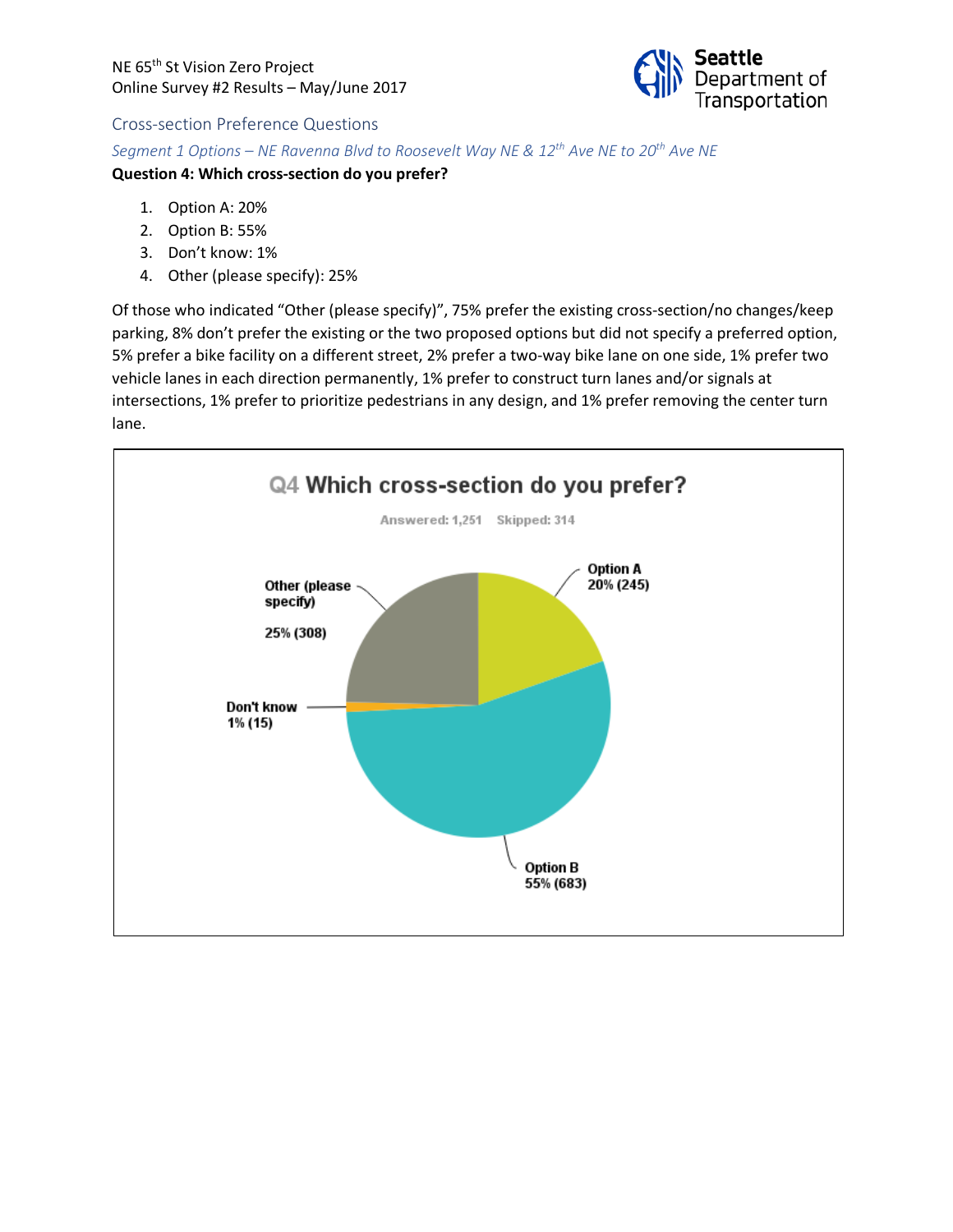

#### **Question 5: If Option B was selected, which design would you prefer at transit stops?**

- 1. Option B1: In-lane transit stops: 24%
- 2. Option B2: Cars can pass bus: 71%
- 3. Don't know: 5%

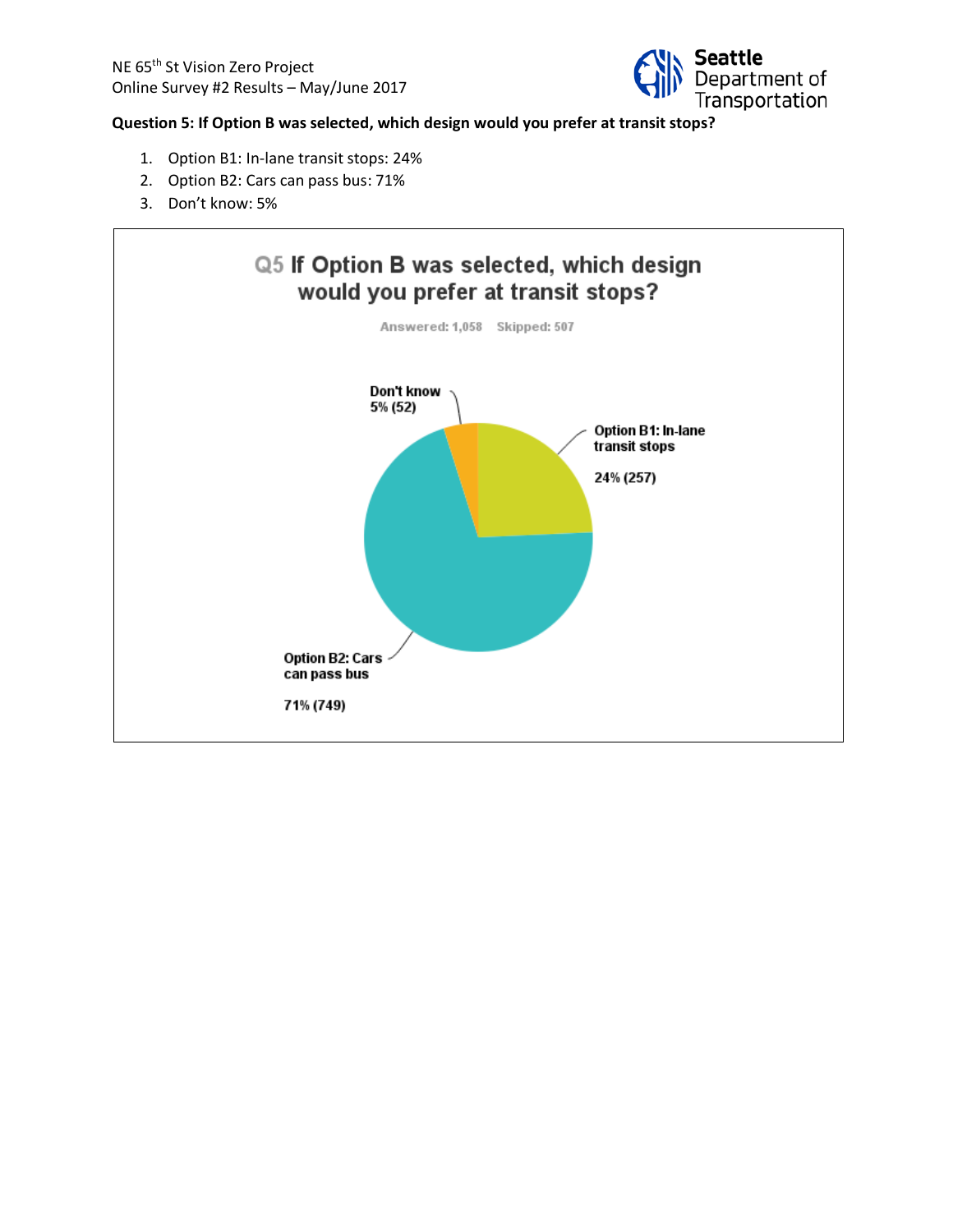

#### *Segment 2 Options: Roosevelt Way NE to 12th Ave NE*

#### **Question 6: Which route option do you prefer?**

- 1. Option A: 41%
- 2. Option B: 39%
- 3. Don't know: 2%
- 4. Other (please specify): 19%

Of those who indicated "Other (please specify)", 73% prefer the existing cross-section/no changes/keep parking, 7% don't prefer the existing or the two proposed options but did not specify a preferred option, 4% prefer a bike facility on a different street, 2% prefer a two-way bike lane on one side with two vehicle lanes in each direction permanently, and 1% prefer constructing new turn signals at key intersections.

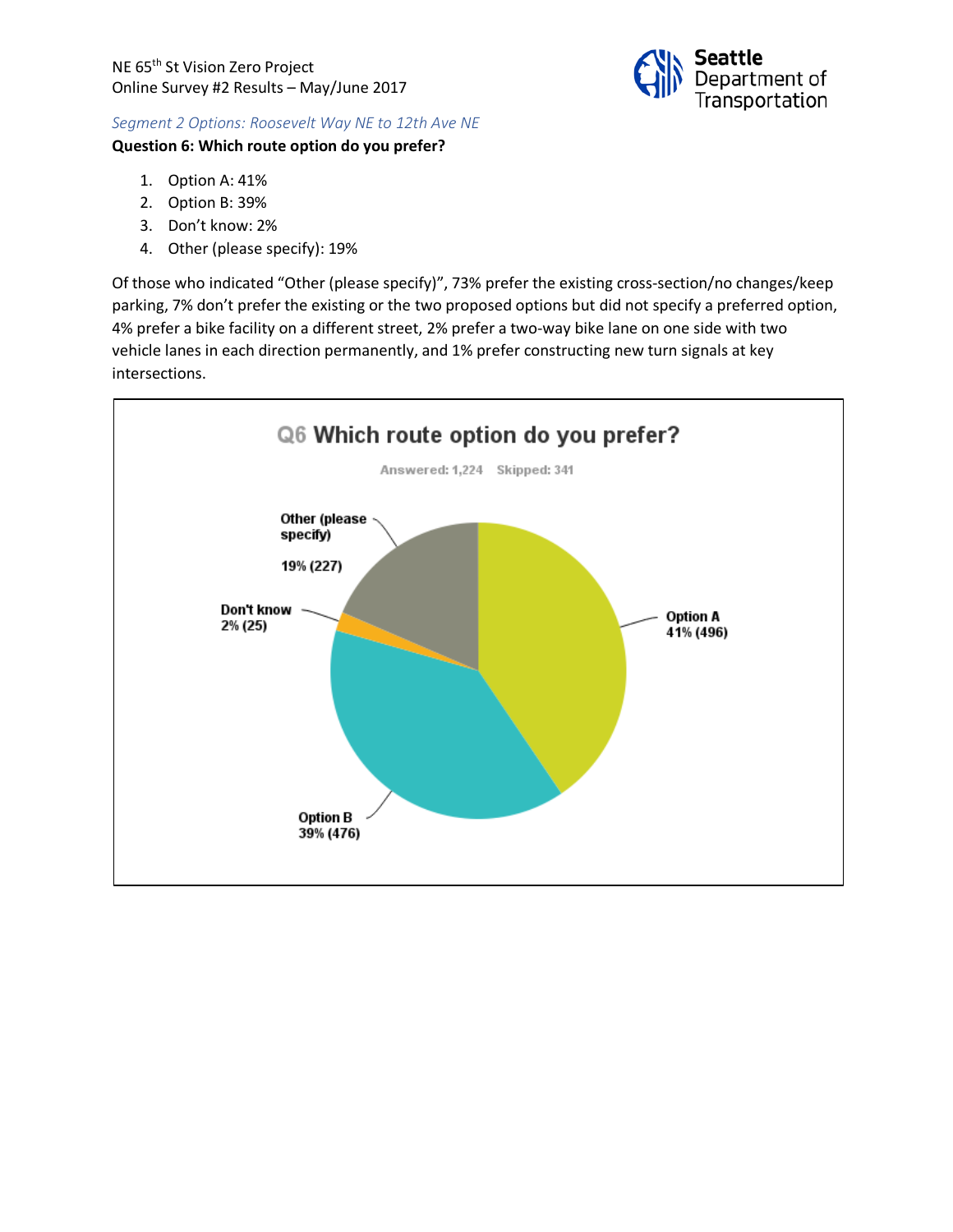

#### *Segment 3 Options: 20th Ave NE to 39th Ave NE*

#### **Question 7: Which route option do you prefer?**

- 1. Option A: 46%
- 2. Option B: 8%
- 3. Other (please specify): 46%

Of those who indicated "Other (please specify)", 34% prefer adding protected bike lanes, 32% prefer the existing cross-section/no changes/keep parking, 8% prefer adding left-turn and/or center turn lanes, 4% prefer Option A but with detailed changes, 4% were confused by the question, 3% prefer adding protected bike lanes in some form, but keep parking on one side of street, 3% called for more pedestrian infrastructure, 2% did not prefer either option, and 1% prefer two vehicle lanes in each direction permanently.

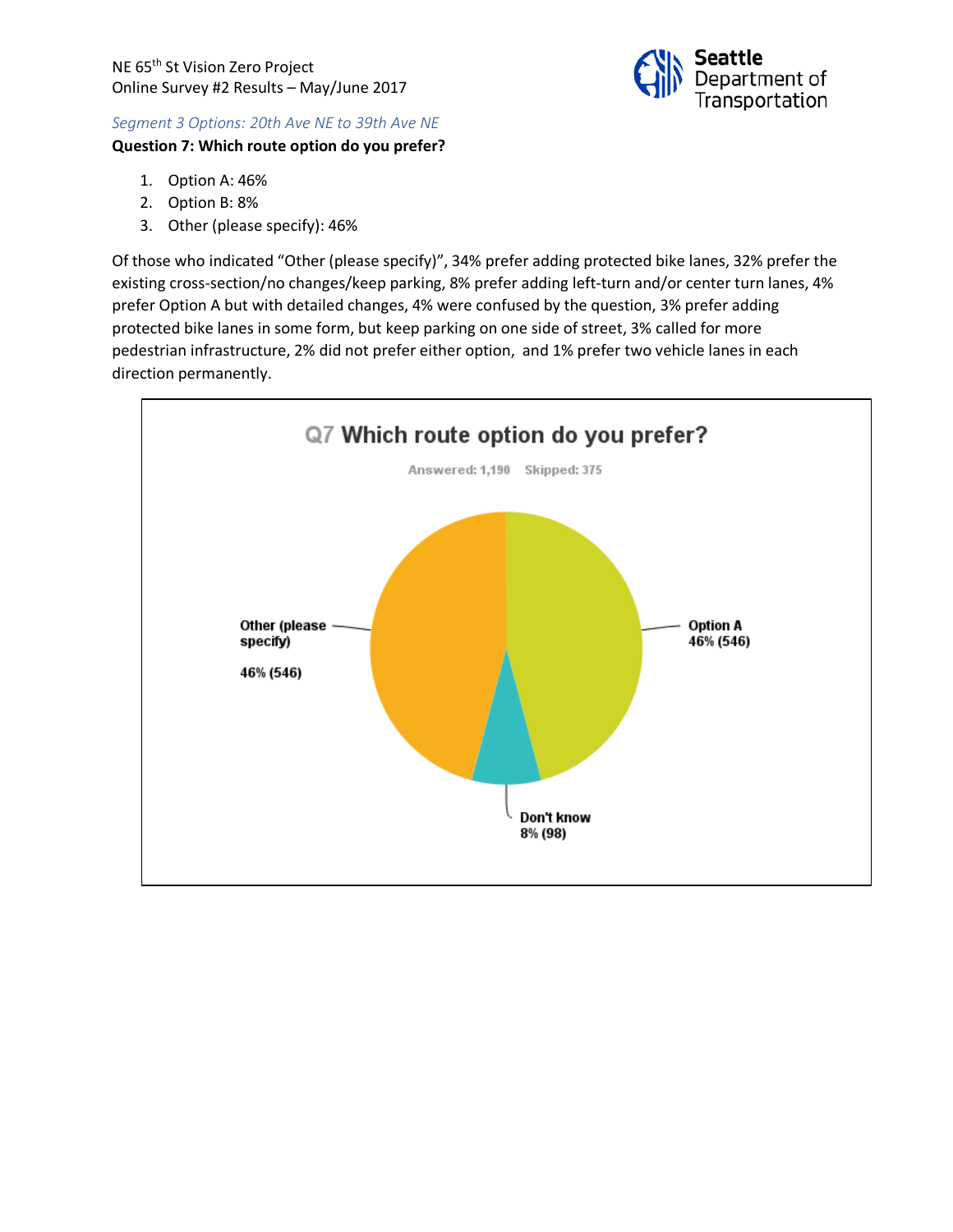

#### *Share additional comments, sign-up for project updates*

#### **Question 8: Is there anything else you'd like to tell us or comment about?**

Most respondents provided information that was similar to the responses regarding cross-section preferences. An approximate categorization of the responses is provided below:

- 1. Existing/no changes/keep parking: 25%
- 2. Prioritize bike/bus over cars: 14%
- 3. Install protected bike lanes on the whole corridor: 13%
- 4. Improve ped crossings/add crosswalks: 13%
- 5. Put bike facility on different street: 8%
- 6. Add left-turn and/or center turn lanes: 7%
- 7. Prioritize cars: 3%
- 8. Ensure cars can pass busses: 3%
- 9. Improve safety involving vehicles: 2%
- 10. Notes of bias in the survey or survey confusion: 2%
- 11. No plans were preferred including the existing condition: 2%
- 12. Don't Restrict Lane Capacity for Cars: 1%
- 13. Two permanent vehicle lanes EB or two vehicle lanes EB or WB during peak: 1%
- 14. Two vehicle lanes in each direction permanently: 1%
- 15. Two-way bike lane on one side/Seattle Bike Blog Recommendation: 0.5%
- 16. Improve sign clarity and lane clarity: 0.5%

#### **Question 9: What's your email address?**

We received 533 email addresses.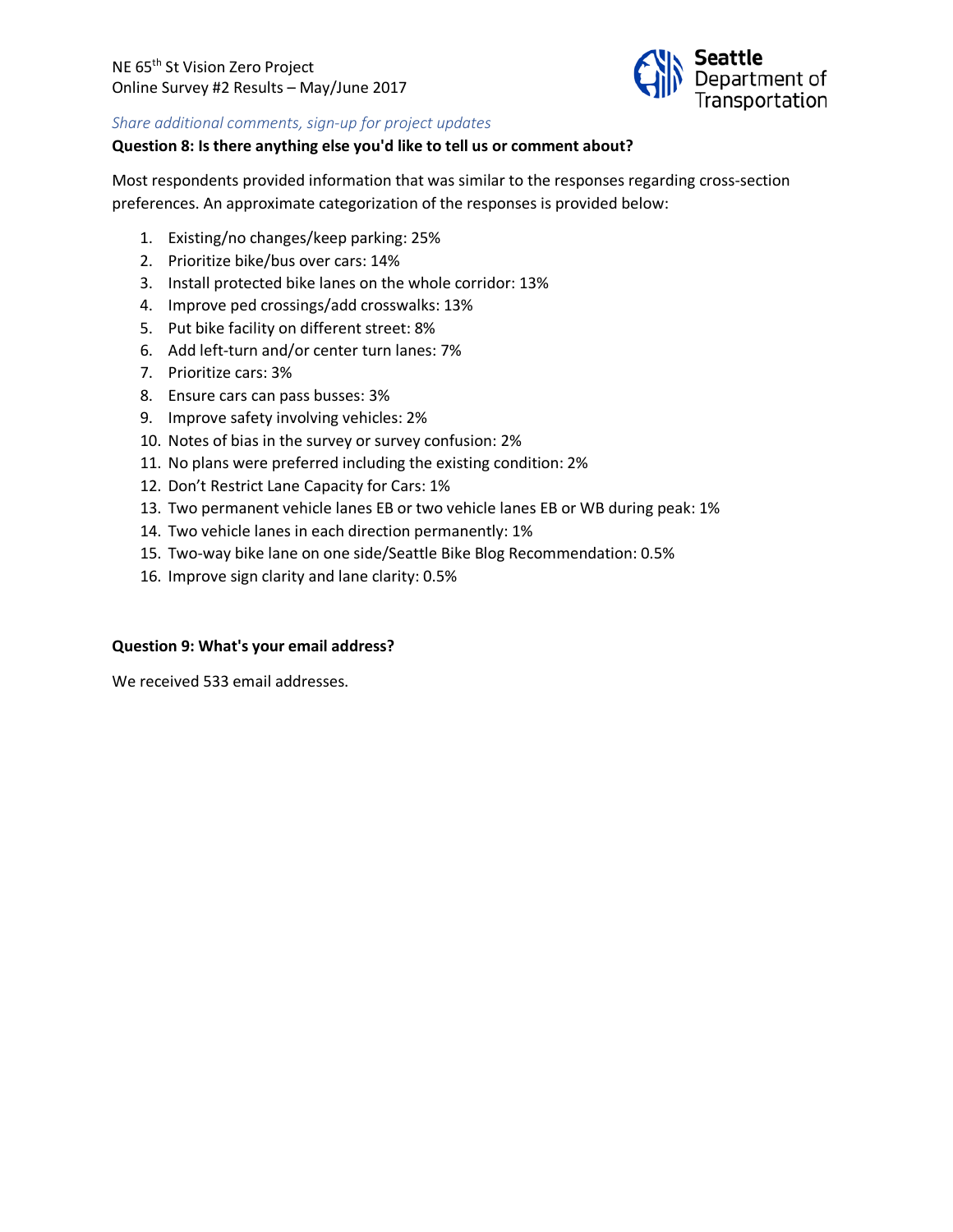

## Optional: Demographic Information

## **Question 14: What is your age?**

- 1. 19 or younger: 1%
- 2. 20-24: 2%
- 3. 25-34: 19%
- 4. 35-44: 26%
- 5. 45-54: 22%
- 6. 55-64: 16%
- 7. 65 or older: 11%
- 8. I would rather not say 3%

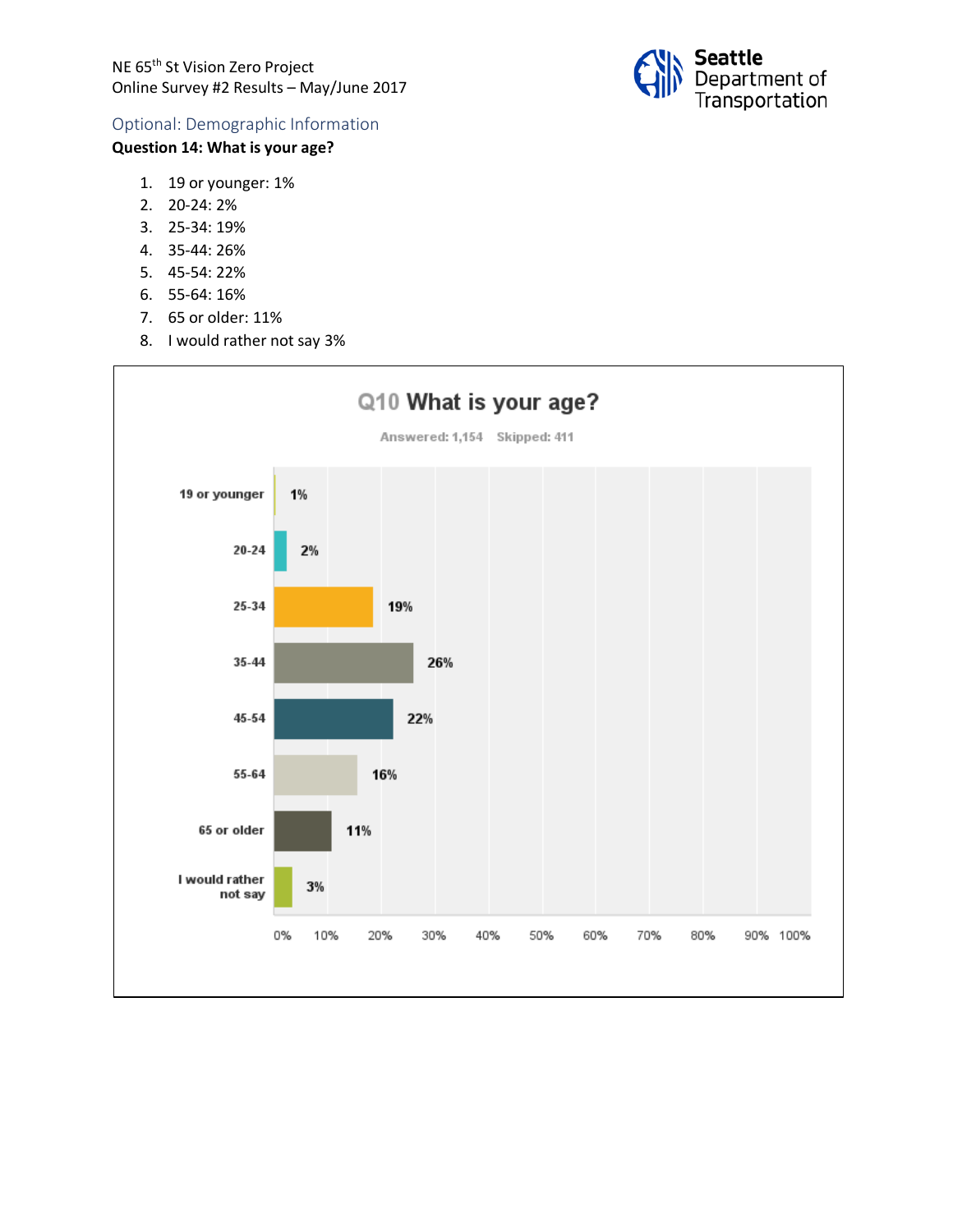

#### **Question 11: Do you have a disability? (Check all that apply)**

- 1. None: 82%
- 2. I'd rather not say: 9%
- 3. Mobility: 4%
- 4. Hearing: 3%
- 5. Other (please specify): 2%
- 6. Vision: 2%
- 7. Cognitive: 0%

Of the 20 respondents who indicated other, some indicated that as older adults they may not have a disability but their slower walking speed should be considered, and others indicated that they travel with children (with and without disabilities), which presents mobility challenges.

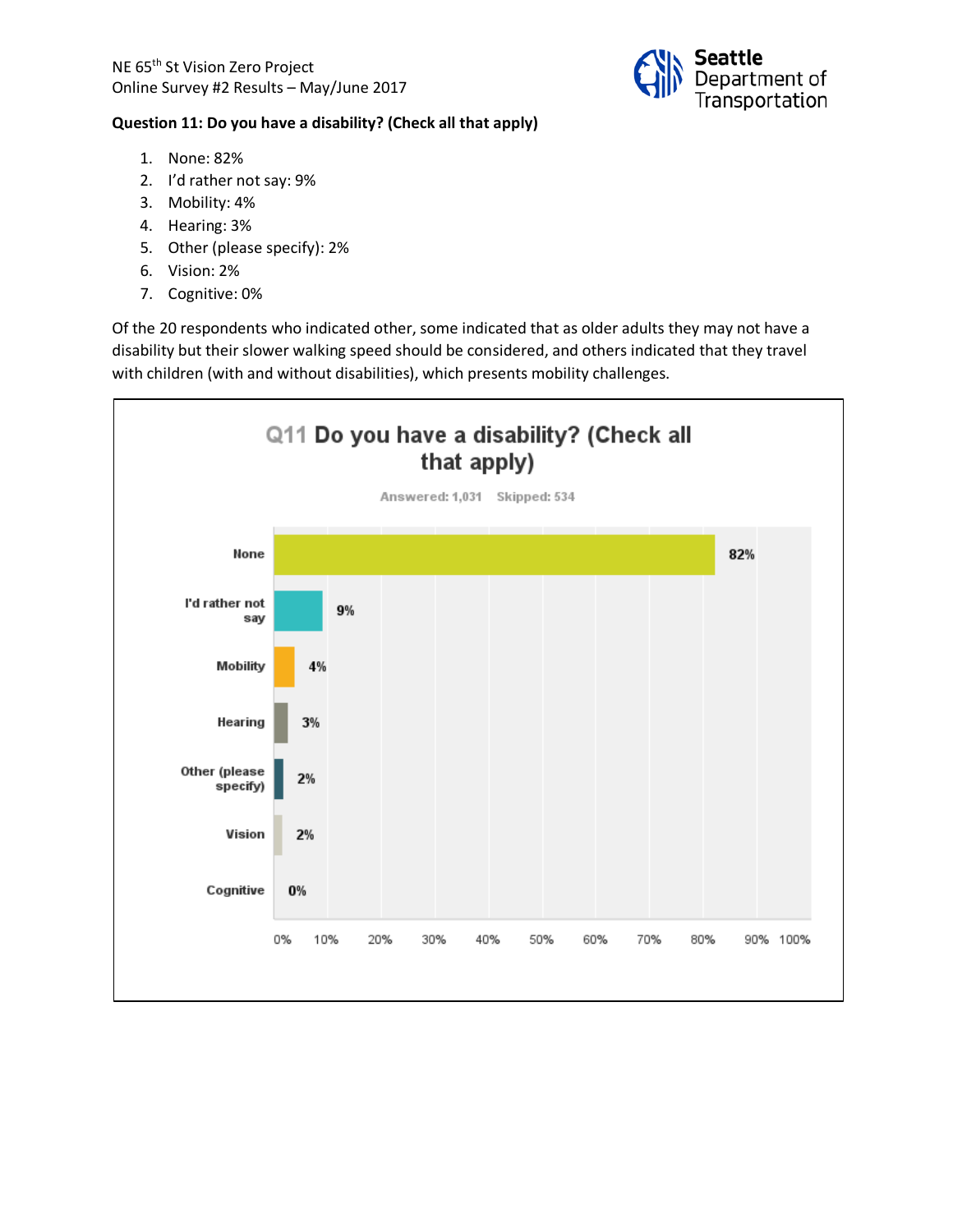

#### **Question 12: What race/ethnicity best describes you?**

- 1. White or Caucasian: 71%
- 2. I'd rather not say: 16%
- 3. Asian or Pacific Islander: 5%
- 4. Two or more races: 4%
- 5. Hispanic or Latino: 2%
- 6. Other (please specify): 1%
- 7. American Indian or Alaska Native: 0%
- 8. Black or African-American: 0%

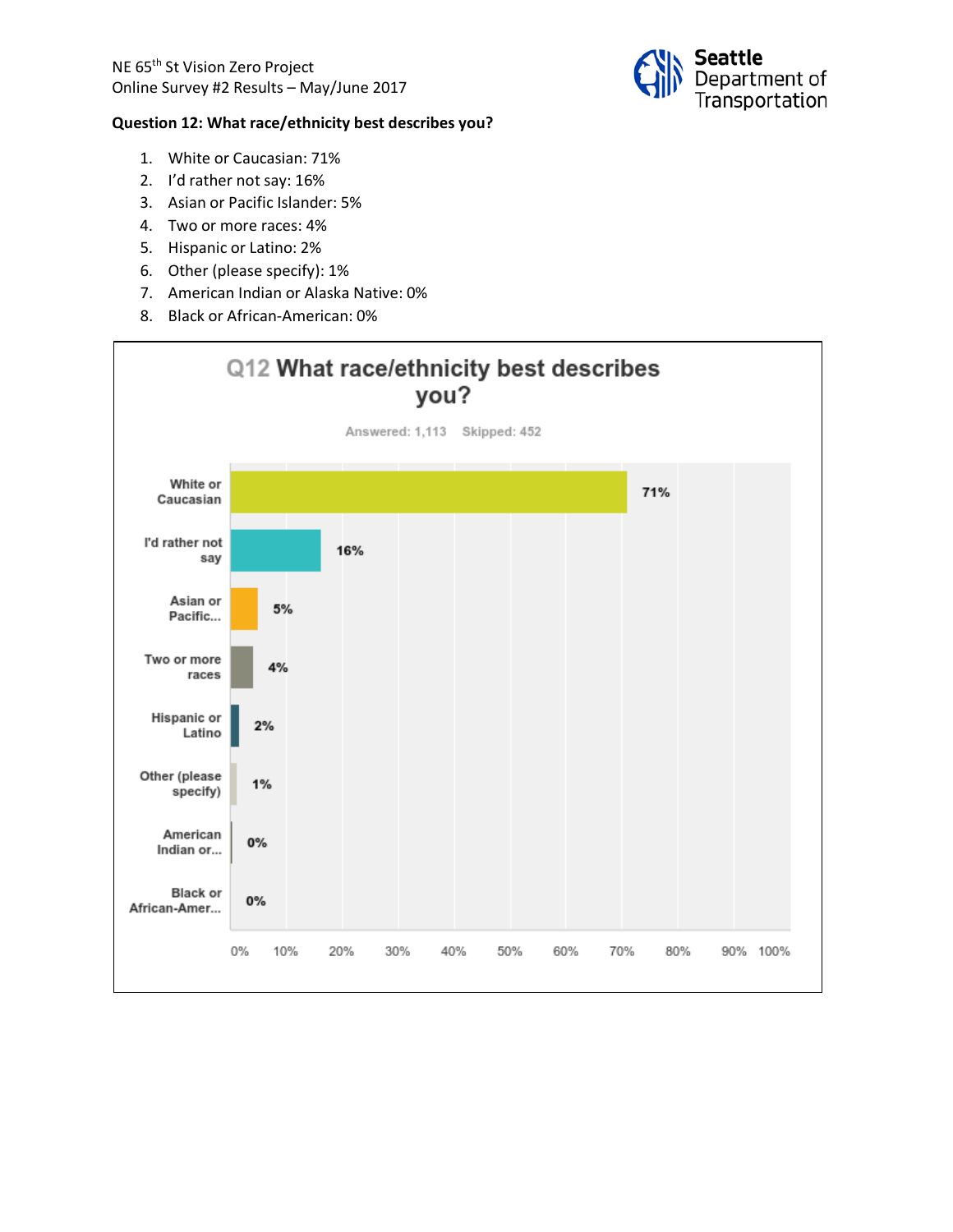# **Question 13: What gender do you identify with?**

- 1. Female: 47%
- 2. Male: 44%
- 3. I'd rather no say: 8%
- 4. Transgender or genderqueer: 1%
- 5. Optional Self-Identification: 0%



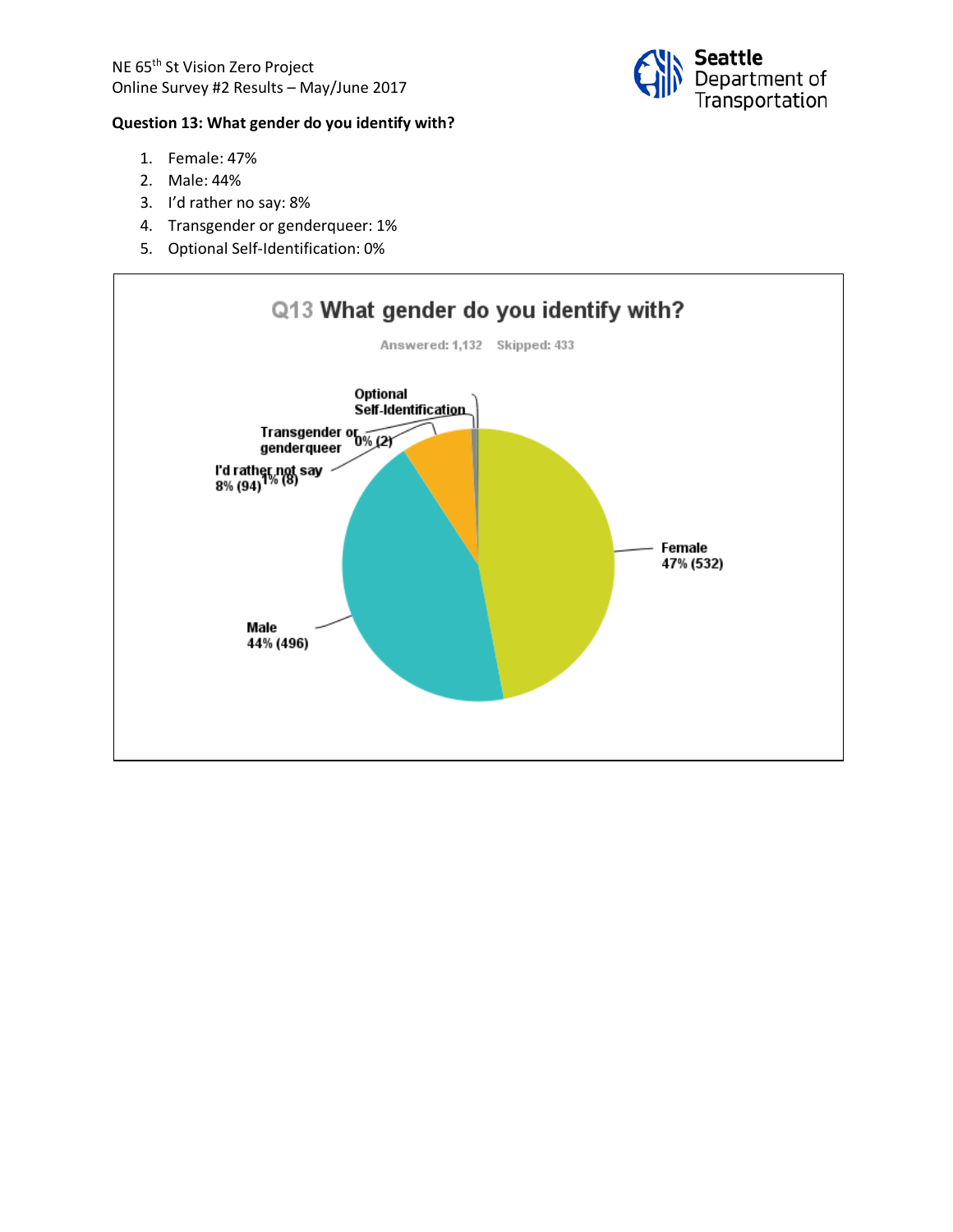

#### **Question 14: What is your current housing situation?**

- 1. Own a single family home: 74%
- 2. Rent apartment, room, duplex, or dorm: 14%
- 3. Rent single-family home: 6%
- 4. Own condominium, co-op-, duplex: 5%
- 5. Stay with friends or family: 1%
- 6. Homeless: 0%

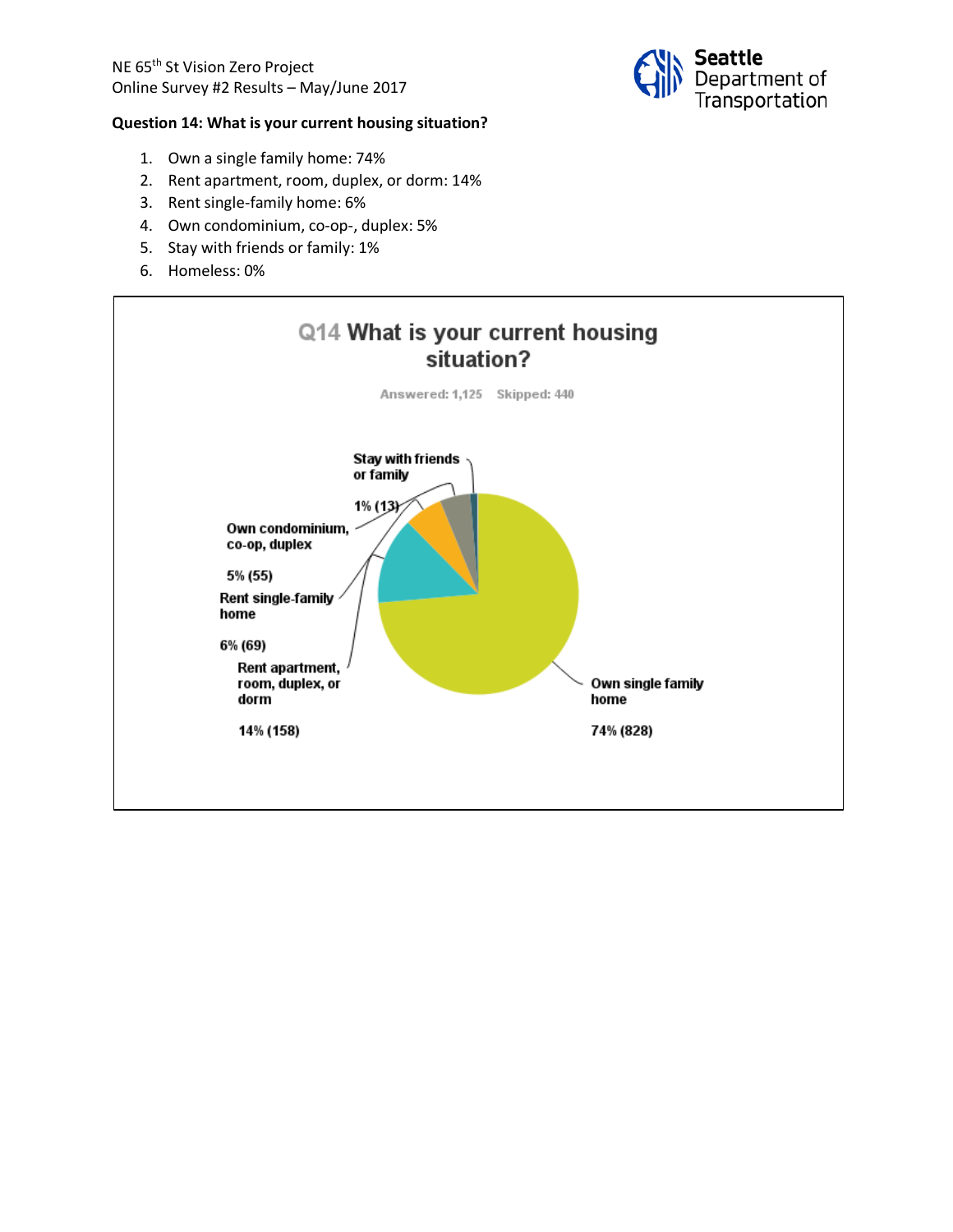

#### **Question 15: What is your annual household income?**

11% of respondents have an annual household income between \$0 and \$55,000 per year, 18% between \$55,00 and \$100,000, 29% between \$100,001 and \$200,000, and15X% over \$200,000. 28% of respondents preferred not to say.